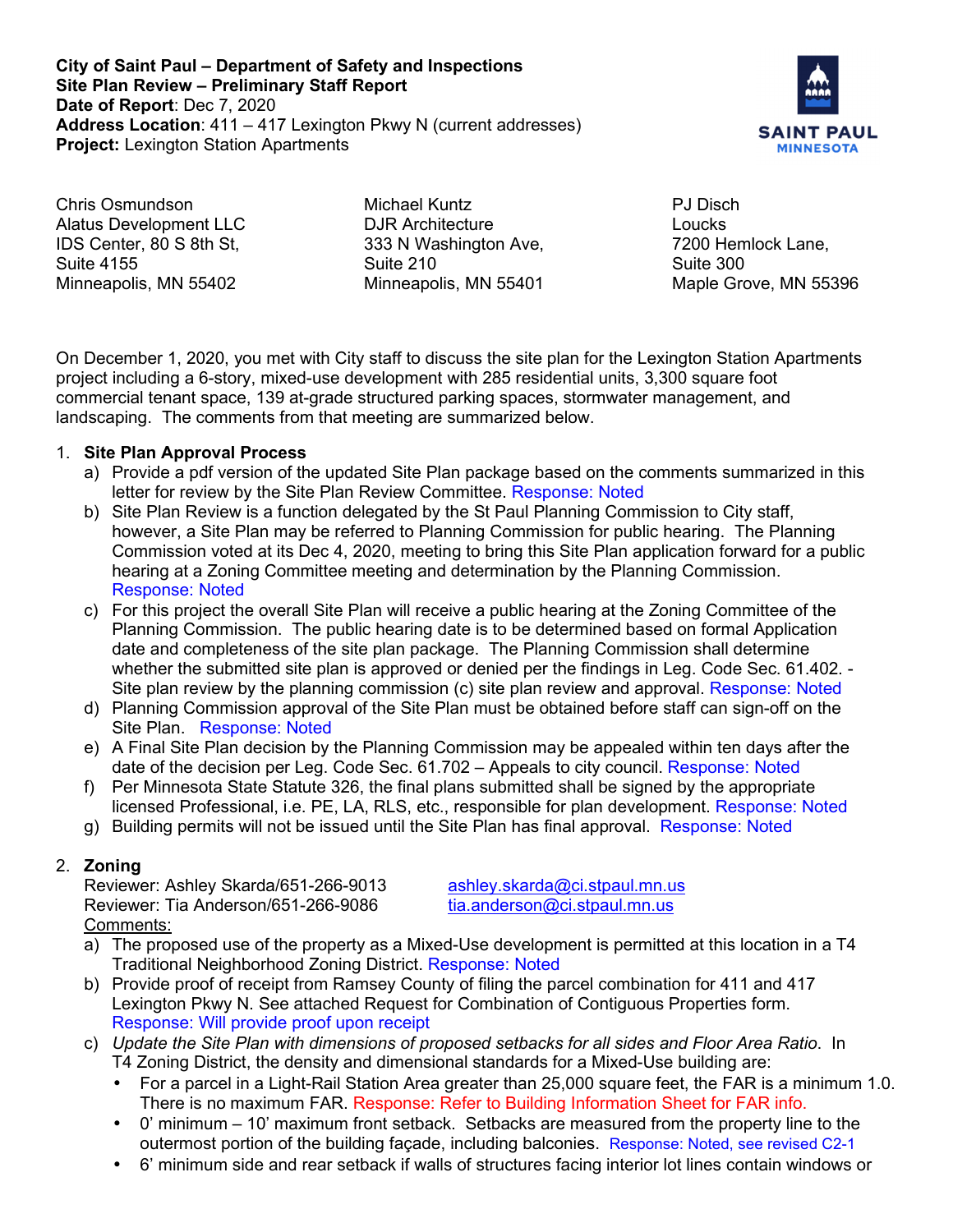other openings or when a nonresidential use adjoins a side yard of a residential property. Response: Noted, see revised C2-1 Refer to Site Plan for setback dimensions.

- The setback shall be a minimum of 13 feet from the centerline of an adioining alley. Response: Noted, see revised C2-1
- d) The *Lexington Station Area Plan* calls for enhanced pedestrian zone; based on discussions with Parks, Public Works, Planning, and Ramsey Co, a 12' concrete sidewalk (10' walk surface plus 2' clear zone) and the wide boulevard was determined to meet the pedestrian area requirement. Response: Noted
- e) In a Traditional Neighborhood Zoning District, when more than 50% of both the building and the parcel are within one-quarter mile of University Avenue, then no off-street parking is required. The proposed 139 structured parking spaces, well below the maximum for the use in this location. Response: Noted
- f) A Travel Demand Management Plan is required for any development or redevelopment, including phased construction, providing 100 or more accessory off-street parking spaces.
	- The TDMP is intended to implement comprehensive plan policies calling for balance and choice in transportation options in order to reduce motor vehicle travel and thus traffic congestion in the city, enhance the efficiency of transportation facilities and infrastructure, improve air quality, conserve energy and enhance productivity. Response: Noted
	- The TDMP is under review by Move MN, the City's designated Transportation Management Organization. Response: Noted
- g) *Update the Site Plan to indicate typical parking space dimensions and maneuvering lane widths* per Leg. Code Sec. 63.305. – Minimum layout dimensions and Sec. 63.308. – Maneuvering lanes. Response: Refer to Level 1 Plan for updated information.
- h) *Update the Site Plan with a sign detail for the ADA spaces.* Parking spaces and passenger loading zones for persons with disabilities shall be designed in accordance with the provisions of the Accessibility Guidelines for Buildings and Facilities of the Americans with Disabilities Act (ADA). Response: Signs will be provided at all ADA spaces in the project that comply with ICC A117.1, Section 502.7.
- i) *Update the Site Plan to indicate any compact parking spaces and if so, include a sign detail for compact parking spaces.* Accessory parking facilities may designate up to 50% of the spaces for compact cars only, in which case, the minimum layout dimensions may be reduced to 8' in width and 16' in length. Compact spaces shall be designated by signs with a minimum of one sign per every four compact spaces. Response: Refer to Level P1 & Level 1 Plans for updated parking information.
- j) *Update the site plan to indicate location of any exterior bicycle parking and provide a bike rack detail.* Bicycle parking for 285 bikes is proposed. Bicycle parking shall be provided in a convenient, safe, and secure location according to the following:
	- For dwelling units, a minimum of one secure bicycle parking space shall be provided for every 14 dwelling units. Response: 288 secure bicycle parking spaces are provided for residential use.
	- For commercial uses, a minimum of one secure bicycle parking space shall be provided for every 20 vehicle parking spaces. Response: 8 external secure bicycle parking spaces are provided at NE Corner.
- k) *Provide a narrative of the proposed trash and recycling location and operation*. At the December 1, 2020, Site Plan Review Committee preliminary meeting, the project team indicated that trash and recycling would be stored internally and picked-up outside the building, and further detail on the operations is forthcoming. If housed externally, garbage dumpsters and trash containers shall be located to the rear of the principal building and enclosed by a visual screen. Response: Trash narrative is described on Project Narrative.
- l) *Update the narrative* to include details on the use of the existing Wilder Center parking ramp and the added pedestrian connection between the Wilder ramp and the Lexington Station Apartments. Response: Project Narrative has been updated to include details of project related parking.

# 3. **Building Design Standards**

a) The project shall comply with building design standards per Leg. Code Sec. 63.110: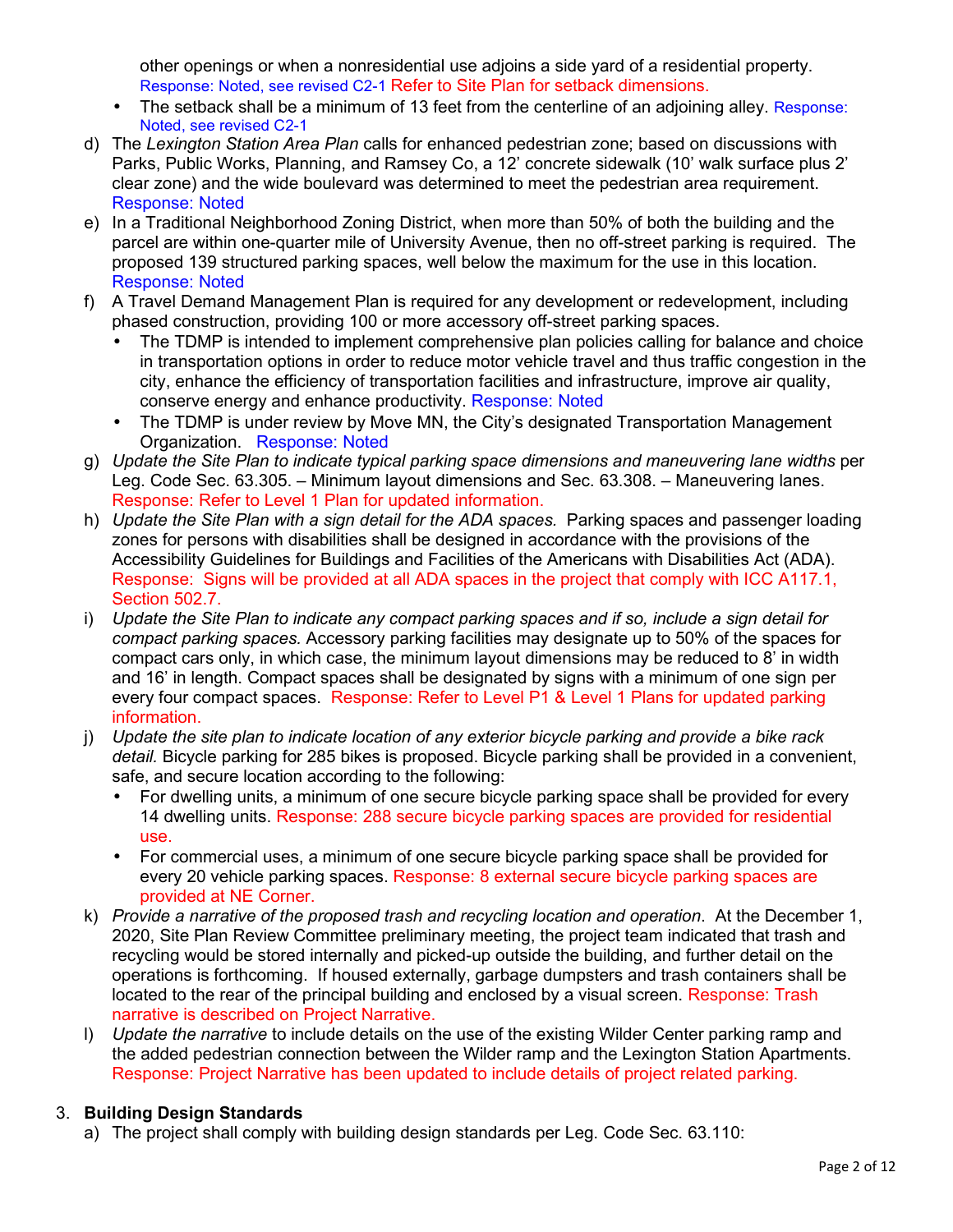- A primary entrance of principal structures shall be located within the front third of the structure; be delineated with elements such as roof overhangs, recessed entries, landscaping, or similar design features; and have a direct pedestrian connection to the street. Response: Noted. Refer to Elevation and Perspective Sheets.
- Building materials and architectural treatments used on sides of buildings facing an abutting public street should be similar to those used on principal facades. Response: Noted
- For principal buildings, above grade window and door openings shall comprise at least 15% of the total area of exterior walls facing a public street or sidewalk. Response: Noted
- The visual impact of rooftop equipment shall be reduced through such means as location, screening, or integration into the roof design. Screening shall be of durable, permanent materials that are compatible with the primary building materials. Exterior mechanical equipment such as ductwork shall not be located on primary building facades. Response: Noted
- b) Developments within traditional neighborhood districts shall be consistent with the applicable design standards unless the applicant can demonstrate that there are circumstances unique to the property that make compliance impractical or unreasonable. The project shall comply with Traditional Neighborhood design standards per Leg. Code Sec. 66.343. including:
	- Transitions to lower-density neighborhoods. Transitions in density or intensity shall be managed through careful attention to building height, scale, massing and solar exposure. Response: **Noted**
	- Building facade articulation. The bottom 25' of buildings shall include elements that relate to the human scale. These should include doors and windows, texture, projections, awnings and canopies, ornament, etc. Response: Noted
	- *Update the site plan to include primary entrance for the commercial tenant on Lexington Pkwy.*  Entrance location. There shall be a primary pedestrian building entrance on all arterial or collector streets. In multi-tenant buildings, any ground floor use with street frontage shall have an entrance facing the street. Response: See revised C2-1 and architectural site plan
	- *Provide the percentage of window and door openings on the ground floor on the east architectural elevation (Lexington Pkwy).* Door and window openings – minimum and character. For new commercial buildings, windows and doors or openings shall comprise at least 50% of the length and at least 30% of the area of the ground floor along arterial and collector street facades. Response Refer to Elevation Sheets.
		- o Windows shall be designed with punched and recessed openings, in order to create a strong rhythm of light and shadow. Response: Refer to Elevation and Perspective Sheets.
		- $\circ$  Glass on windows and doors shall be clear or slightly tinted, and allow views into and out of the interior. Response: We plan on using clear glass throughout the project.
		- $\circ$  Window shape, size and patterns shall emphasize the intended organization of the facade and the definition of the building. Response: Refer to Elevation and Perspective Sheets.
	- Materials and detailing All building facades visible from a public street or walkway shall employ materials and design features similar to those of the front facade. Response: Refer to Elevation and Perspective Sheets.
	- Parking location and design. Off-street parking shall be provided within a principal structure, underground, or to the rear of buildings to the greatest extent possible. Vehicular entrances to structured parking shall be minimized so that they do not dominate the street frontage of the building. Response: Parking entries are located at the west side of the building away from the highly visible building facades at the east and north. Refer to the Plan, Elevation and Perspective Sheets.
	- Lighting shall be pedestrian-scale. Light standards shall be no more than 16' in height along interior sidewalks and walkways, and have a downcast glow. Response: Noted.

# 4. **Lighting and Landscaping for the Site**

- a) Exterior lighting shall meet Zoning Code Sec. 63.116. Exterior lighting.
	- All outdoor lighting shall be shielded to reduce glare and shall be so arranged as to reflect lights away from all adjacent residential districts or adjacent residences in such a way as not to exceed three (3) footcandles measured at the residence district boundary. Response: Noted.
	- All lighting in all districts used for the external illumination of buildings shall be placed and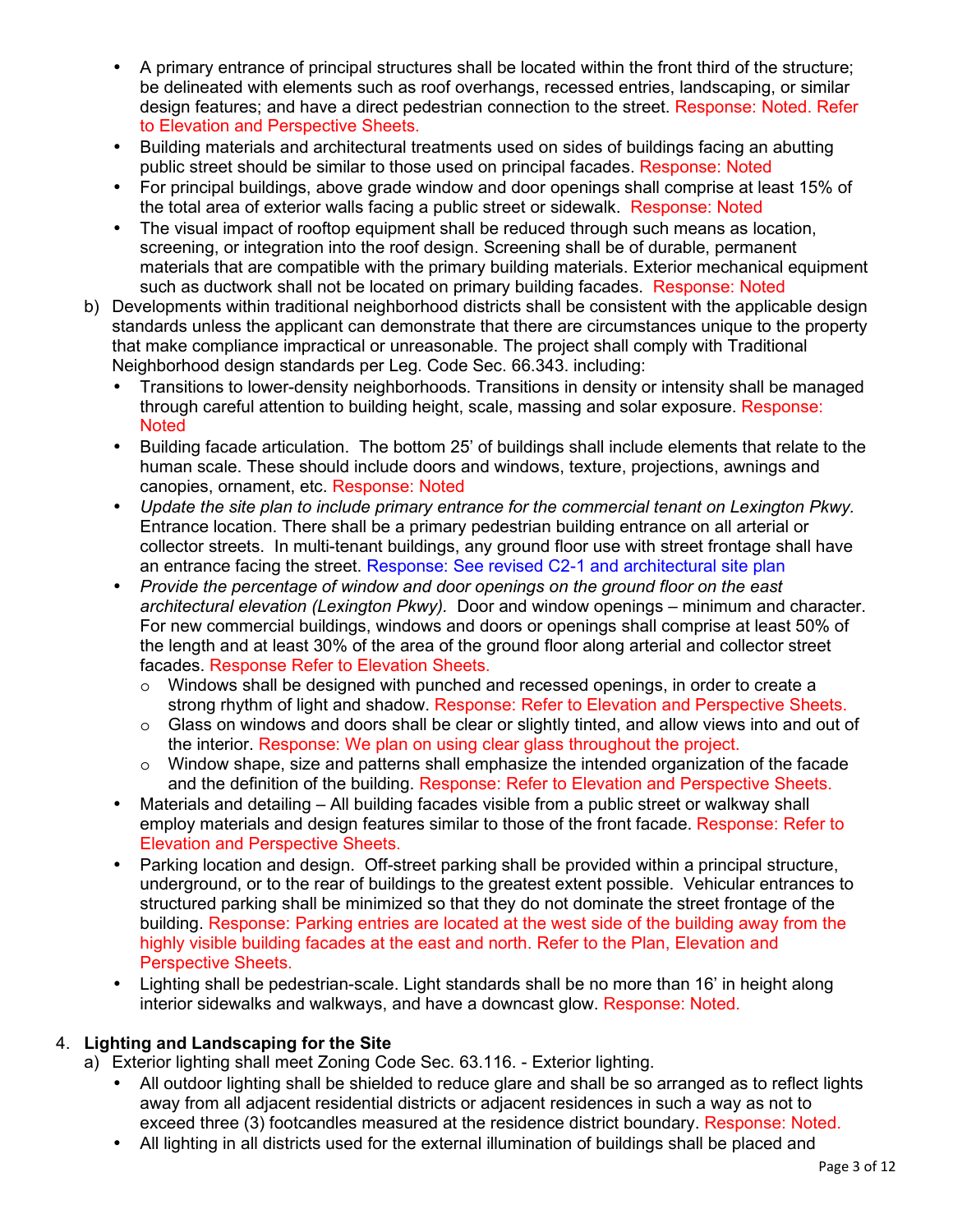shielded so as not to interfere with the vision of persons on adjacent highways or adjacent property. Response: Noted

b) All required yards and any underdeveloped space shall be landscaped using materials such as trees, shrubs, sod, groundcover plants, or stormwater landscaping. Response: See L1-1

## 5. **Signs**

Reviewer: David Eide/651-266-9013 david.eide@ci.stpaul.mn.us Comments:

- a) Multi-use developments require a Master Sign Plan as a means to ensure adequate signage for tenants. Response: Noted
- b) Business signs require a separate review and Sign Permit from the Department of Safety and Inspections. Site plan approval does not constitute approval of signs shown on the site plan. Response: Noted

## 6. **Planning**

Reviewer: Kady Dadlez/651-266-6619 kady.dadlez@ci.stpaul.mn.us Comments:

- a) The proposed mixed-use project is consistent with the 2040 Saint Paul Comprehensive Plan (2020), the Lexington Station Area Plan (2008), and Union Park Community Plan (2016). (see attached analysis) Response: Noted
- b) Generally, the comprehensive plan encourages transit supportive density and supports growth and development of new housing, particularly in areas identified as Mixed Use, Urban Neighborhoods and/or in areas with the highest existing or planned transit capacity, to meet market demand for living in walkable, transit-accessible, urban neighborhoods. The plan also supports increases in density on valuable urban land and calls for high-quality urban design that supports pedestrian friendliness and a healthy environment, and enhances the public realm. Response: Noted

#### 7. **Parkland Dedication**

As a part of this project, the City requires payment of a Parkland Dedication fee (in lieu of the property owner needing to dedicate a portion of the property as park land). The fee collected is used by the City for acquiring park land or other park capital improvements in the area. Response: Noted

Staff estimates a dedication fee of \$89,472 plus an \$102 administrative fee. The fee is calculated based on the number of residential units and commercial area, previous land use, and capped at 4.5% of the county assessor's estimated market value of the land. Payment is included with building and inspection fees when the building permit is issued. Response: Noted

#### 8. **Public Works Records and Mapping**

Contact Number: 651-266-6150 Comments:

- a) Continue to use the 411 Lexington Parkway North address for the Apartments. Response: Noted
- b) We suggest the address to use for the Commercial tenant space is 435 Lexington Avenue North. Please contact the 'Maps and Records' office regarding the Primary Active address that is to be issued and assigned to the Commercial tenant space. Response: Noted
- c) Contact the 'Maps and Records' office with the Secondary Addresses to use for the apartment living units to be attached with the 411 Lexington Parkway North Primary Active Address (i.e. Apt 101, Apt 202, Unit 303, Unit 404, etc.). Response: Noted

### 9. **Public Works Transportation Planning**

Reviewer: Colleen Paavola/651-266-6104 colleen.paavola@ci.stpaul.mn.us Comments:

a) Please be advised that a Temporary Pedestrian Access Route (TPAR) and/or a Temporary Traffic Control (TTC) plan may be required as part of the Right-of-Way (ROW) permitting process. Said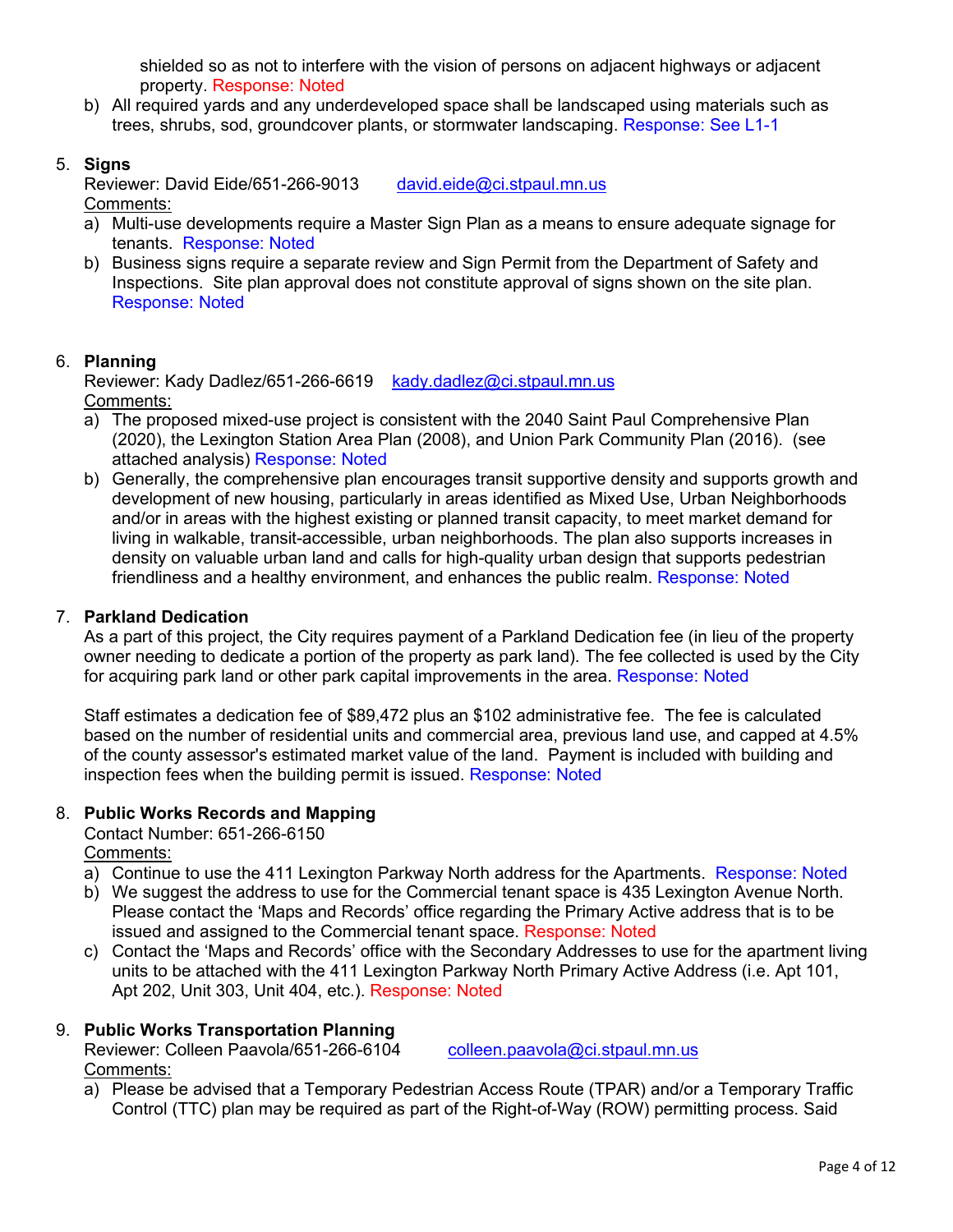TTC or TPAR plans must be approved by the City prior to the ROW Permitting office issuing a permit(s). Response: Noted, will provide as needed.

- b)
- c) Per Minnesota State Statute 326, the final plans submitted must be signed by the appropriate licensed Professional, i.e. PE, LA, PLS, etc., responsible for plan development. Response: Noted
- d) Please change the treatment for the reconstruction of the alley from concrete to bituminous on all applicable plan sheets; this would be consistent with other City alleys for maintenance purposes. Response: Noted, see C2-1
- e) Please update note #2 and note #9 under CITY OF ST. PAUL NOTES on sheet C0-1 with the following contact: Traffic Signal/Street Lighting Supervisor Mike Lusian 651-266-9780 mike.lusian@ci.stpaul.mn.us. Response: Note updated
- f) Please update note #6 under CITY OF ST. PAUL NOTES on sheet C0-1 with the following Inspector name and number: Jennifer Ziemer, 651-485-4263 Response: Note updated
- g) Please REPLACE note #8 under CITY OF ST. PAUL NOTES on sheet C0-1 with the following: NO PRIVATE FACILITIES IN THE RIGHT OF WAY: The developer is strictly prohibited from installing private electrical wiring, conduit, receptacles and/or lighting in the City's Right of Way. This includes stubbing conduit or cable into the public right of way to accommodate utility feeds to the site. Coordinate with each utility prior to construction to determine feed points into the property. Utilities are responsible for securing excavation permits to run their service into a site, and (where required) submitting plans for review by the Public Works Utility Review Committee.

The Contractor shall contact Mike Lusian, General Foreman, Lighting - Signal Maintenance, (651-266- 9780), if removal or relocation of existing facilities is required or in the event of damage to the lighting or signal utilities. The Contractor shall assume responsibility (and related costs) for any damage or relocations. Response: Note updated

# 10. **Ramsey County**

Reviewer: Brad Estochen/651-266-7114 bradley.estochen@co.ramsey.mn.us Comments:

A copy of the Site Plan was provided to Ramsey County for review. Staff reserves the right to make additional comments and conditions based on their feedback. Response: Noted

11. **Metro Transit**  Comments:

berry farrington @metrotransit.org

Contact Greg Tuveson (612-349-5407 / greg.tuveson@metrotransit.org), Metro Transit Street Operations, if construction of your project requires temporary lane or street closures. Response: Noted

# 12. **Move Minnesota**

Reviewer: Thresa Nelson/651-789-1402 theresan@movemn.org Reviewer: Erik Thompson/651-789-1419 erikt@movemn.org Comments:

- a) A Travel Demand Management Plan is required for any development or redevelopment, including phased construction, providing 100 or more accessory off-street parking spaces. The TDMP is reviewed by Move MN on behalf of the City. Response: Noted
- b) Move Minnesota is excited to work with the property management team on achieving the mode split goals of 40/40/20 for this development. Please consider providing Metro Transit passes in all welcome packets for new residents and promote the various transportation options in marketing materials. Response: Noted
- c) Providing a bike room with amble racks and a bike fix-it station will create a bicycle friendly living option for residents. Please clarify how the bike racks in the bike room will be accounted for in the budget. Response: Noted
- d) It's unclear where the bike route is located on the development site and how it will connect with the existing bike lane on Griggs Street, please clarify. Response: Working with the City of St. Paul, the Design Team have gone through multiple iterations of bike paths and ultimately landed on a bike route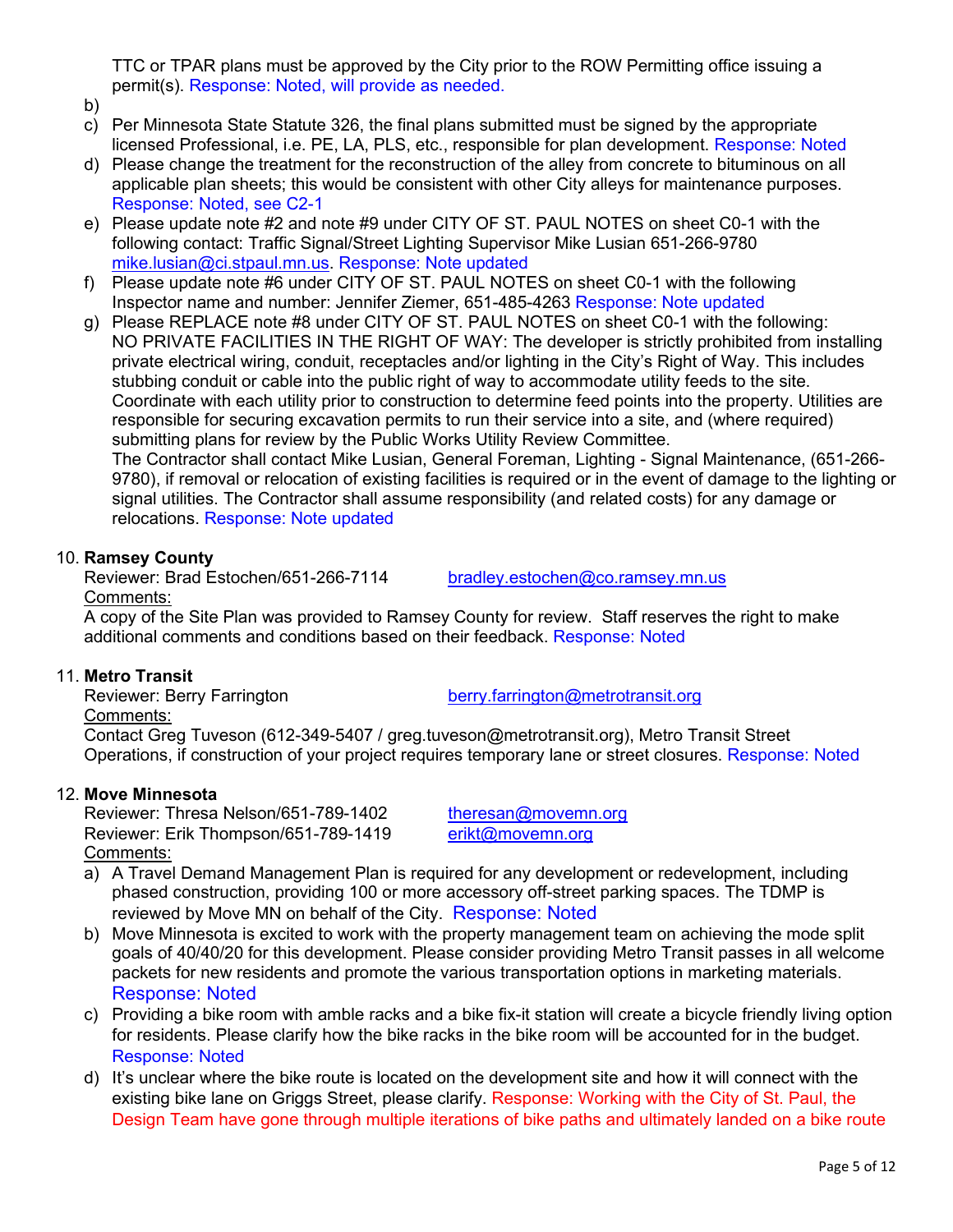within the development that runs (North/South) along the East (Lexington) side of the site and (East/West) along the North side of the site. Refer to the Site Plan for locations.

e) Please indicate the number of exterior bike racks and location, as mentioned during the preliminary site plan review meeting, and add cost for exterior bike racks to line-item budget. Response: Exterior parking spaces for 8 bikes are provided at NE corner of site. Refer to Site Plan.

## 13. **Public Works Traffic Engineering**

Reviewer: Elizabeth Stiffler/651-266-6210 elizabeth.stiffler@ci.stpaul.mn.us Reviewer: Mike Klobucar/651-266-6208 mike.klobucar@ci.stpaul.mn.us Comments:

- a) Please indicate the sign type on existing signs and light poles. Indicate impacts, if any. Response: Noted see updated C1-1
- b) The north site access from Lexington should be treated as a drive way. Modify the plan to remove the ADA ramp and carry the 12' path straight through the driveway. Response: Noted, see C2-1
- c) Update the plan to include ADA ramps on the west side of the intersection of Lexington/Fuller on both the north and south sides (it is understood that there are currently no ramps on the east side). Both north and south outwalks between the mainline sidewalk and ped ramp shall be typical 6' width. Response: Refer to Site Plan.
- d) We have concerns about how traffic will access the building. Indicate on plans how all types of vehicles that will access the site with turning movements. Response: See EX-1 for Truck Movement Exhibit at SE corner for moving trucks.
- e) An explanation of how moving trucks and garbage trucks access the site should be provided. Response: See EX-1 for Truck Movement Exhibit at SE corner for moving trucks. Refer to Project Narrative for trash information.
- f) The driveway/access at the SE corner of the building needs to be redesigned so that vehicles don't need to use the alley, adjacent property or public path to maneuver. Show turning movements for largest vehicles to show vehicles stay within property limits. Response: Noted see turning exhibit
- g) Traffic study has been provided and is currently under review. Study should include analysis at each access to property, adjacent intersections and may need an increase in scope. Study should include queuing analysis of main entrance/drop off area. Study should include all modes. Revisions should be emailed directly to both Mike and Elizabeth to ensure receipt for quickest review and turnaround. Response: Noted
- h) Pedestrian access improvements such as median islands/extensions or other pedestrian treatments may be required depending on increased level of proposed activity at the intersection at Lexington/Fuller. Response: Noted
- i) We have concerns about possible congestion/back-ups on southbound Lexington from pick up/drop off. How will these be discouraged? Update the Narrative accordingly. Response: Refer to TDMP

### 14. **Public Works Sidewalks and Construction**

Reviewer: Ryan Lowry/651-266-6147 ryan.lowry@ci.stpaul.mn.us Comments:

- a) Contractor is responsible for damage to the mainline sidewalk, curb, drive access and boulevard landscaping cause during the construction. Contractor advised to document pre-existing condition of the right of way prior to commencement of the construction. Response: Note is under demo notes #5 on C0-1
- b) No ped ramp installation for driveway crossings. Driveway at NE corner to install full width crossing at 12' sidewalk width. Curb on north side of drive removed and replaced as a driveway crossing. Concrete installed up to the East/West sidewalk on the north side of the driveway across from Dairy Queen. Remove jog in the sidewalk to accommodate the existing sidewalk crossing in the driveway. Response: See revised C2-1
- c) Add pedestrian crossings at Fuller Ave. Per Traffic Engineering recommendations. Response: See revised plans.
- d) Alley construction to be bituminous section and center draining, city standards. Response: See revised plans and detail on C8-1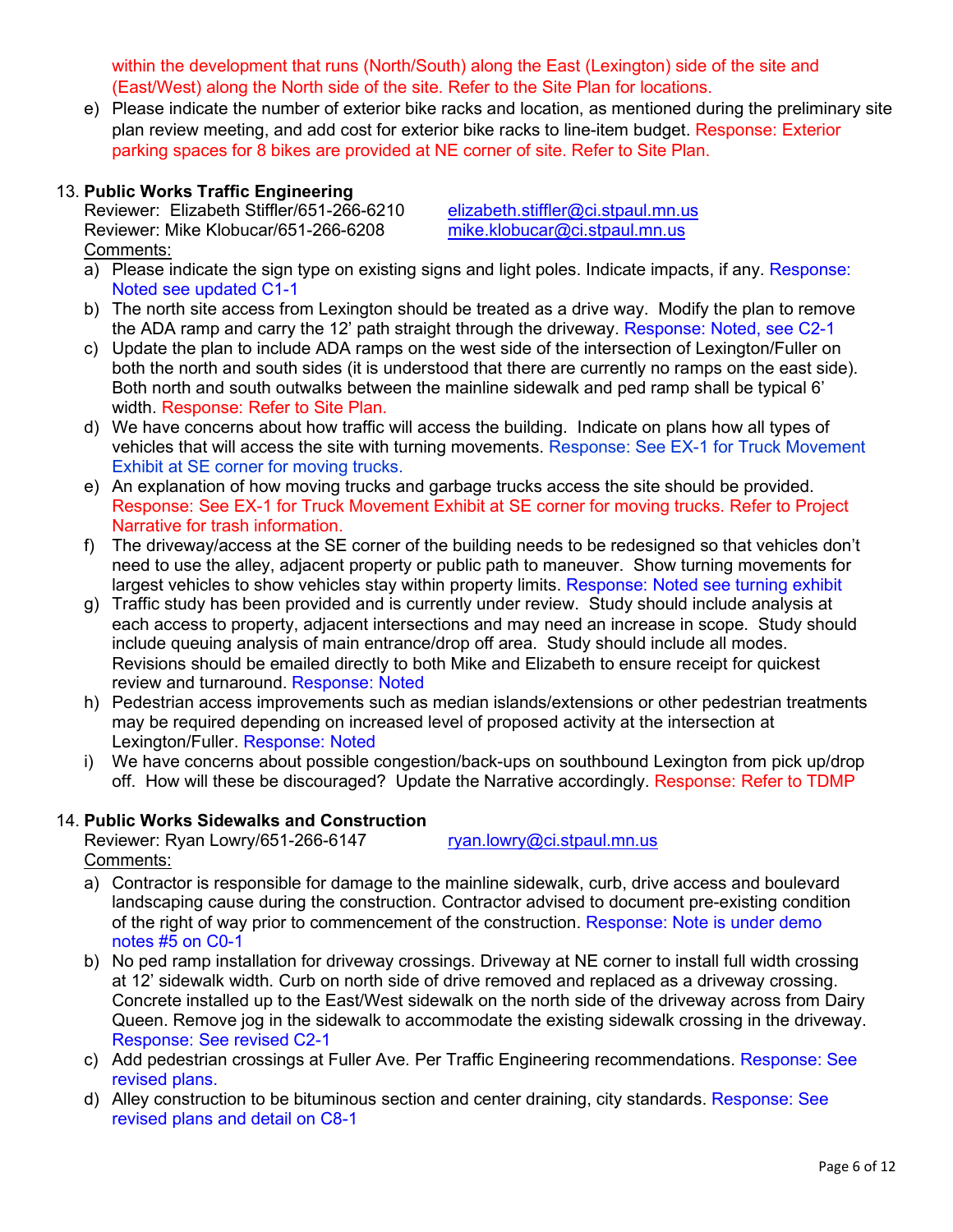- e) Replace MnDOT Pedestrian Curb Ramp Details with the 2017 version, rather than 2014. Response: See revised details
- f) Match existing roadway sections for restoration. Minimum 2' cut into asphalt for curb removals or utility cuts. Response: See revised plans
- g) Lexington curb style is Modified B-612, city standard plate 3106A. Response: See revised plans and detail on C8-1
- h) Driveways installed per city standard plate 1206D. Response: See revised plans and detail on C8-1
- i) Standard B-612 detail acceptable in place of city standard plate 3100C where applicable. Match existing roadway curb styles using standard plate 3100C when Modified B612 is not the existing style. Response: See revised plans and details
- j) Sidewalk permit construction is installed as follows:
	- Mainline sidewalk or catwalks/outwalks installed at 4" concrete thickness with 6" agg. Base Response: See revised plans and detail on C8-1
	- Ped. Ramps, curb ramps, sidewalk abutting back of curb, and residential driveways installed at 6" concrete thickness with 6" agg. base. Response: See revised plans and details
	- Commercial driveways, alley driveways, and sidewalk expecting traffic per turning movements or traffic studies are to be installed at 8" thickness with 6" agg. base. Response: See revised plans and details
	- Alley bituminous installed at 3" thickness with 6" agg. base. Alleys are typically center draining through the apron unless circumstances do not allow. Response: See revised plans and detail on C8-1
	- Curb work and cuts into alleys require a minimum of 2' saw cut into the asphalt to ensure proper installation of abutting construction and proper compaction of asphalt road/alley section. Response: See revised plans

## 15. **Public Works Sewers**

Reviewer: Anca Sima/651-266-6237 anca.sima@ci.stpaul.mn.us Comments:

- a) proposed rate should be less or equal with as-built. 24" storm pipe at the main? now it is only 12", so leave it 12" and the gate (see permit a111687), in this way the rate will not increase. Response: C4-1 and storm report has been adjusted
- b) Specify the EOF should be at least 1 ft. lower than FFE. The surface of pond: 2 feet. Response: See revised C3-1 for EOF.
- c) If the existing manhole for the proposed service connection is a brick construction, reconstruction of the manhole access may be required, please add the attached detail (2322b) for manhole reconstruction. Response: Note has been added to C0-1
- d) If the storm pipe is less of 5" of building foundation, than is under the pluming jurisdiction. You have to provide 5 pound air test. Response: Note has been added to C0-1
- e) Provide SAC determination in order to verify the sewer capacity for the development. Response: The design team's preliminary estimate for SAC fees is \$782,700. Ownership and design team will work with MCES for a final SAC determination.
- f) 411& 417 Lexington Pkwy N parcels shall be combined. Response: Receipt will be provided once completed
- g) show the existing underground storage on demo, grading & utility. Response: See revised plans
- h) same swm, so provide agreement between all parties and private drainage easements. Response: **Noted**
- i) Update the Site Plan with the following notes: Response: Following notes are on C0-1
	- If the construction will require temporary installation of bollards (standpipes) in the ROW, apply for a ROW encroachment.
	- SEWER REPAIR PERMIT: Plumbing Contractor to obtain "Repair Permits" from Public Works for proposed modification to the existing storm sewer connections. Call St Paul PW permit desk (651-266-6234) for information on obtaining this permit.
	- SEWER REMOVAL/ABANDONMENT PERMIT for a82791, a82790, a 95706. Plumbing Contractor to obtain "Removal Permits" from Public Works to cut off existing sewer connections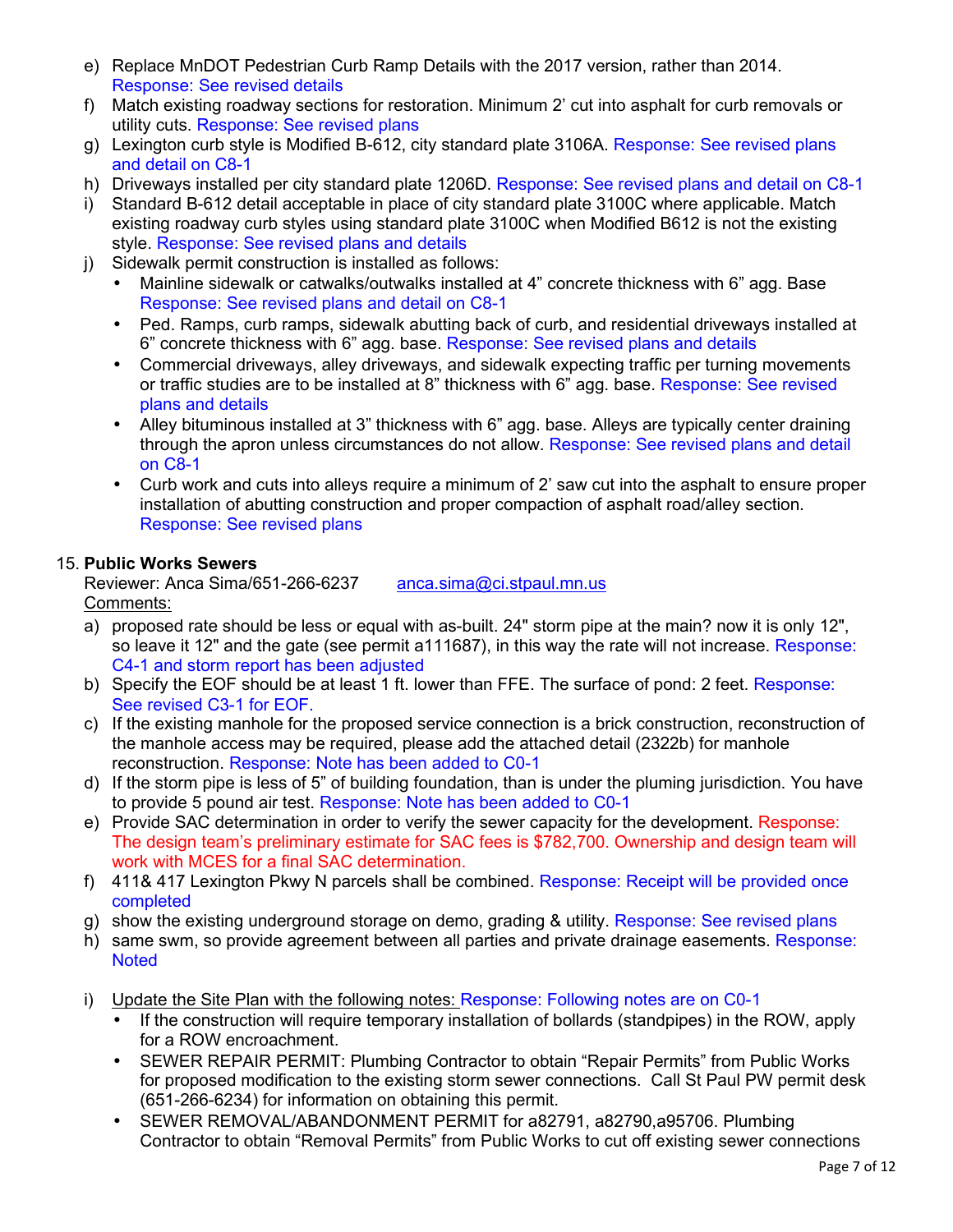services to the property. Call St Paul PW permit desk (651-266-6234) for information on obtaining this permit.

• SEWER CONNECTION PERMIT: License house drain contractor to obtain (Sewer Connection Permit) to construct new sanitary and storm connection in street from main to the property. Call St Paul PW permit desk (651-266-6234) for information on obtaining this permit.

# 16. **Water Quality/Erosion Control**

Reviewer: Wes Saunders-Pearce/651-266-9112 wes.saunders-pearce@ci.stpaul.mn.us Reviewer: Jacqueline Cassman/651-266-9083 jacqueline.cassman@ci.stpaul.mn.us Comments:

No comments. Erosion control plan is satisfactory as shown. Response: Noted

# 17. **Water Utility**

18. Reviewer: Amanda Leier/651-266-6276 amanda.leier@ci.stpaul.mn.us<br>Reviewer: Jeff Murphy/ 651-266-6213 ieffrey.murphy@ci.stpaul.mn.us Reviewer: Jeff Murphy/ 651-266-6213 Comments:

- a) The two (2) services being proposed will need to be tapped off of the 16" CI watermain in Lexington Pkwy N, please update plans accordingly. Response: See revised utility plan
- b) To note: The service being proposed being tapped off of is a 1.5" CP service, not a 15" service. Response: See revised C1-1 & C4-1
- c) Please contact Graeme Chapel at 651-266-6882, at your earliest convenience regarding undermining of existing utilities and what SPRWS will require as done on a case-by-case basis. Response: Noted
- d) Show existing water services on Plan Sheet C1-1 to be cut off at the water main.
	- $\bullet$  413 N Lexington Pkwy 1.5" CP 33 N S FULLER-28 E W LINE WALK Response: See revised demo plan. Service is being cut off at main per city standards
- e) Provide profile view of all proposed utility crossings. Response: Tops and bottoms of pipes has been added to sheet C4-1
- f) The following work shall be performed by SPRWS on an actual cost basis. An estimate will be provided and payment in the amount of the estimate must be received before the work can be scheduled. Work of this type is currently being scheduled 4 to 6 weeks after payment and required signatures have been received: Response: Noted
	- Pipework within right of way for 8" DI.
	- Pipework within right of way for 6" AF.
	- Cut off of existing unused water services at the main.
	- Inspection of water facility work performed by owner's contractor.
- g) Plumbing permit applications to be made with SPRWS at 1900 Rice Street, Saint Paul, MN. Response: Noted
- h) Before construction of a new water service can be scheduled, SPRWS must receive a Water Service Contract signed by the owner and all required payments. Response: Noted
- i) Provide completed project data sheets to determine service & meter sizing. Response: See Project Information Sheet
- j) Furnish one set of interior fire suppression mechanical plans for review and approval by SPRWS plumbing inspection unit. Response: Noted
- k) Furnish one set of revised site plans for review. Following approval by SPRWS, furnish one set of approved plans. Response: Noted
- l) Provide the following on PLAN SHEET C4-1 under NOTES: Response: ALL NOTES ARE ON C0-1
	- Water services to be installed according to SPRWS "Standards for the Installation of Water Mains.
	- A four-sided trench box is required on all excavations deeper than 5 feet where underground work or inspection is to be performed by SPRWS. For all wet taps to be performed by SPRWS, a minimum trench box size of 8 feet high x 8 feet wide x 10 feet long is required. Ladders are required and must extend 3 feet above the surface of the trench. Sidewalks, pavements, ducts and appurtenant structures shall not be undermined unless a support system or another method of protection is provided. Trenches in excess of 20 feet in depth must be signed off by a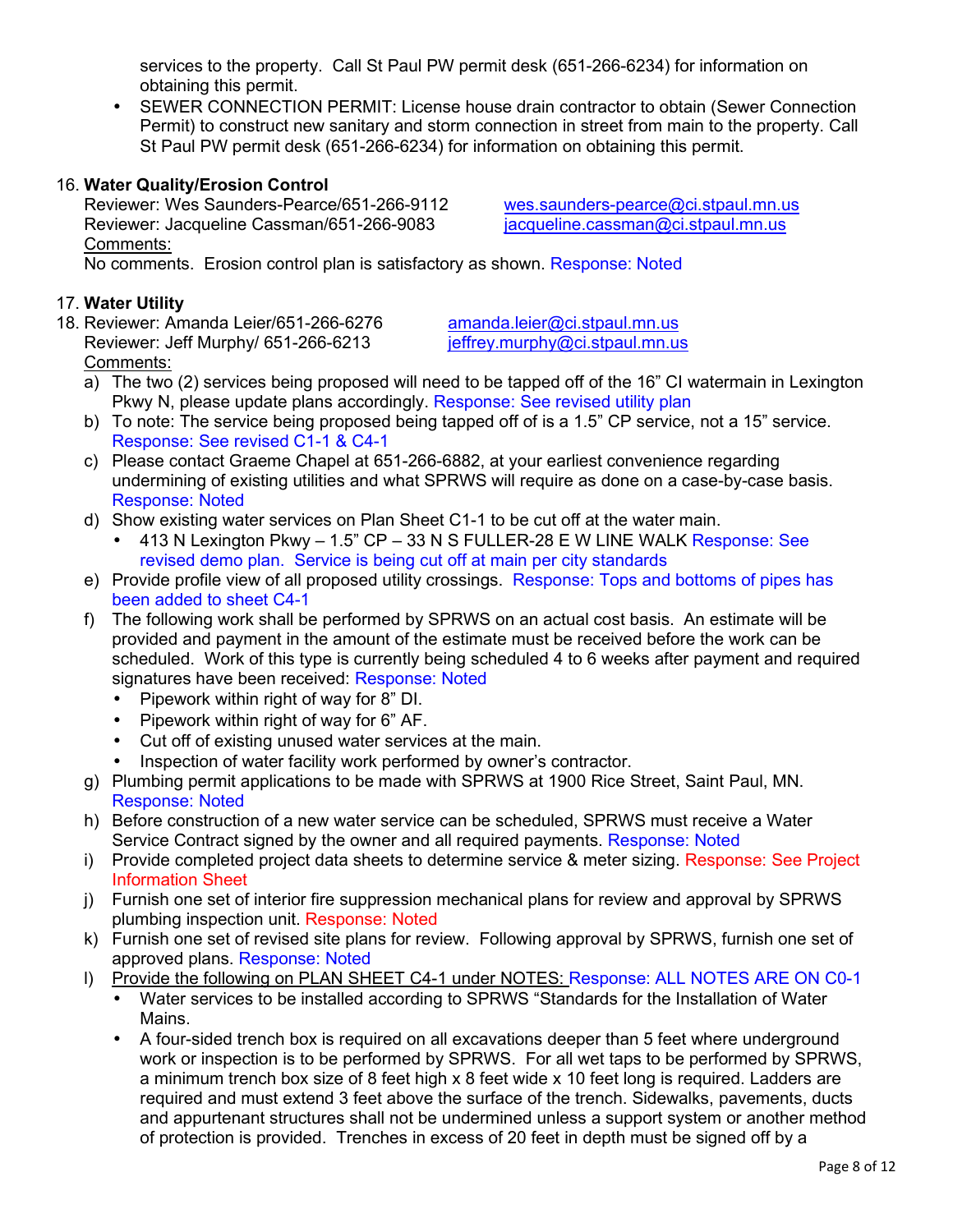registered professional engineer. Excavated material must be kept a minimum of 2 feet from the edge of the trench.

- Service connections shall be installed with 8 feet of cover as per established grade from the main to the property line or, if applicable, to the utility easement line. When solid rock conditions are encountered water services may be installed with 6.5 feet of cover. At this depth, the need for insulation will be determined by SPRWS Inspectors.
- All pipe 2" and smaller must be Type K copper. All pipe 4" and larger must be ductile iron.
- Pipe material for 8" Ductile Iron Pipe must be Class 52, Pipe material for 6" and 4" Ductile Iron Pipe must be Class 53. The exterior of ductile iron pipe shall be coated with a layer of arcsprayed zinc per ISO 8179. The interior cement mortar lining shall be applied without asphalt seal coat.
- Pipe must be wrapped in V-Bio Polywrap encasement.
- Maintain 3 feet vertical separation between water and sewer pipes or a 12 inch separation with 4 inch high density insulation per SPRWS Standard Plate D-10 for typical water main offsets.
- Refer to SPRWS "Standards for the Installation of Water Mains" Standard Plate D-11 for restrained pipe requirement.
- All water service valve boxes within construction area must be exposed and brought to grade upon completion of construction.
- All pipe work inside of property to be performed by a plumber licensed by the State of Minnesota and Certified by the City of Saint Paul. SPRWS requires separate outside and inside plumbing permits for each new water service.
- All unused existing water services to be cut off by SPRWS. Excavation and restoration by owner's contractor. New water services will not be turned on until required cutoffs have been performed.
- Water facility pipework within right of way to be installed by SPRWS. Excavation and restoration by owner's contractor.
- The contractor providing excavation is responsible for obtaining all excavation and obstruction permits required by any governing authority.

### 19. **Fire**

Reviewer: Ann Blaser/651-266-9140 ann.blaser@ci.stpaul.mn.us Comments:

- a) Visibility of the Fire Department connection must be maintained on the address side of the building in a visible, accessible location at all times without obstruction by fences, bushes, trees, walls, or other objects for a minimum of 3 feet to the front and each side. This requirement is applicable for the duration of the construction time as well. Response: Noted see FDC on C4-1
- b) A metal sign or collar with raised letters at least 1 inch in size must be mounted on all Fire Department connections serving fire sprinklers, standpipes, or fire pump connections. Such signs shall read AUTOMATIC SPRINKLERS or STANDPIPES or TEST CONNECTION or a combination thereof as applicable. Response: Noted
- c) Automatic Fire Sprinkler System Required. Plans and permits required by licensed contractor. Flow test is required to determine adequacy of water service for proposed fire suppression system. The fire prevention section of the Dept. of Safety and Inspections reviews sprinkler plans, issues permits and does the necessary inspections of the installation. Contact Jeff Hemenway 651-266- 8952 with questions on obtaining this permit and the procedure for arranging a time to perform this test. Response: Noted
- d) Once construction passes 40 vertical feet, a standpipe (temporary or permanent) is required to be in place. Response: Noted
- e) The size of the fire water line is not reviewed with site plan. It will be reviewed with the fire sprinkler permit submittal. Response: Noted
- f) Update the Utility Plan with the following notes:
	- Contractor to maintain access to the fire department connection for fire department personnel at all times during the construction period. Response: Note is already on C0-1 Site Notes, and will be added to Utility notes on C0-1 as well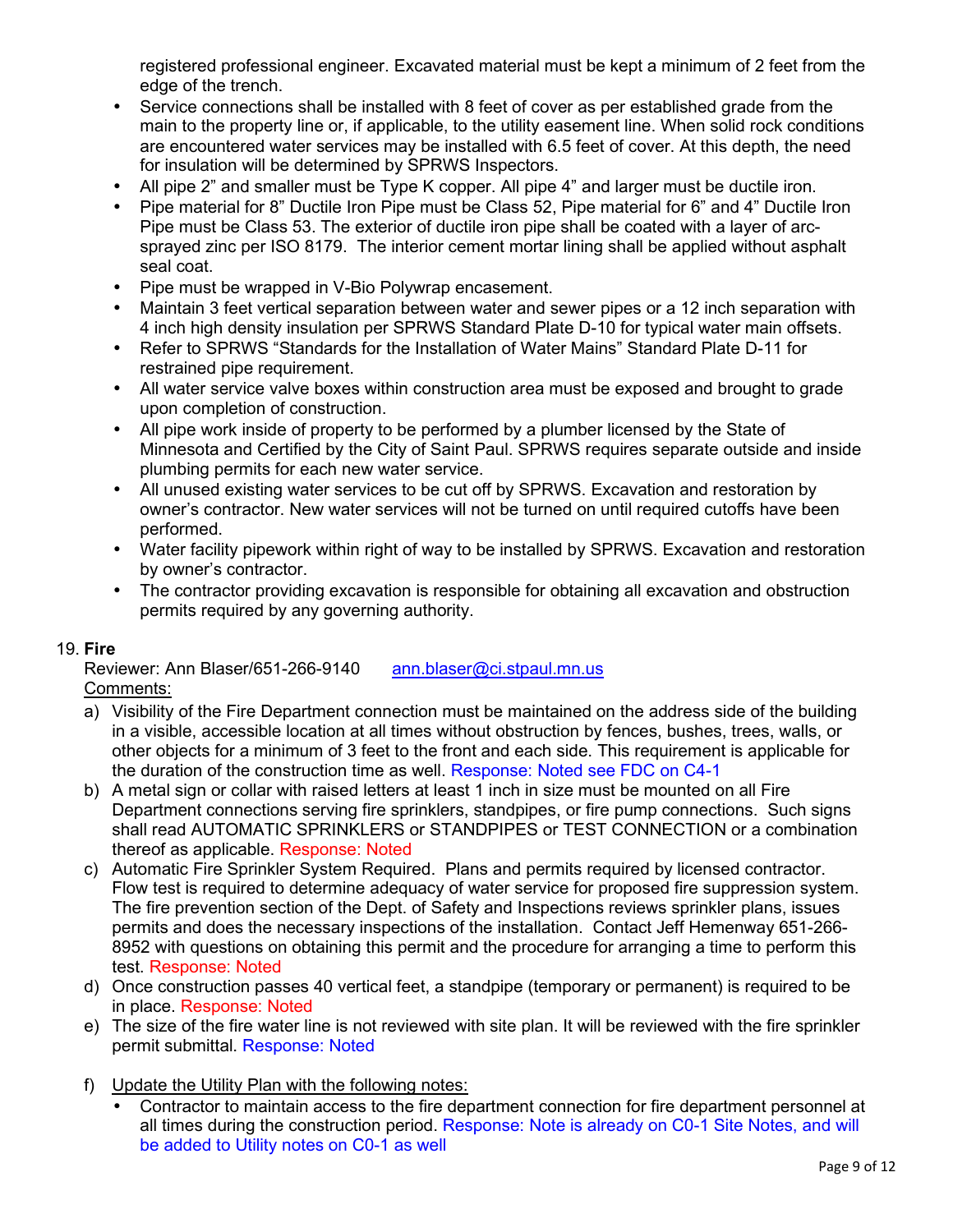## 20. **City Forestry**

Reviewer: Zach Jorgensen/651-632-2437 zach.jorgensen@ci.stpaul.mn.us Comments:

- a) Sheet C1-1:
	- The existing street trees on Lexington Parkway are not shown. Please update the plan to show the location of the existing trees and indicate their removal. Response: See revised C1-1
	- Please provide a copy of the survey indicating the location and size of the existing trees. Response: Survey will be updated before permit
- b) Sheet L1-1:
	- Standard tree spacing in the right of way is 35'-40' oc. Please reduce tree spacing and add two additional street trees on Lexington Parkway. Response: See revised L1-1
	- Trees should be centered in the boulevard area or set slightly back from center. Please provide a minimum of five feet between the street trees and the bike/walkway. Response: See revised  $L$ 1-1
	- Please change the tree type for the proposed street trees on Lexington to one or more of the following: Bicolor oak, hackberry, 'Espresso' Kentucky coffeetree, New Harmony or Triumph elm. Response: See revised L1-1

## 21. **Parks and Recreation**

Reviewer: Paul Sawyer/651-266-6417 paul.sawyer@ci.stpaul.mn.us

Comments:

- a) Sidewalk width and placement are good. Response: Noted
- b) Provide ADA-compliant pedestrian ramps at quadrants of intersection with Fuller Ave per PW Traffic Engineering specifications. Response: Noted see revised plans
- c) Do not pave Lexington Ave right of way except for pedestrian facilities. Response: Noted
- d) Ensure no encroachments in Lexington Ave right of way above, below, and at grade, including no doors swinging into right of way. Response: Noted
- e) Update landscape plan to remove shrubs and ornamental grasses from Lexington Ave right of way. Boulevard should contain only sod and overstory trees. Response: Noted, see revised L1-1

### 22. **MPCA Permit**

This project will be affecting more than one acre. A General Storm Water Permit for Construction Activity from the Minnesota Pollution Control Agency is required. No land disturbance activity for the project is allowed, until this permit is obtained and is in addition to any City or watershed district permits required. Call the Brian Green MPCA Statewide Compliance Coordinator for the Storm water Program MPCA at 507-206-2610 if you have questions about the process for obtaining this permit. Response: Noted: Contractor will provide once obtained.

### 23. **Capitol Region Watershed District**

Reviewer: Forrest Kelley/651-644-8888 forrest@capitolregionwd.org

### Comments:

- a) The project area is an acre or more in size and will require a permit from the Capitol Region Watershed District. A copy of the watershed permit or other written authorization from the district must be provided before the site plan will be approved or any permits are issued, allowing construction to proceed. Response: Plans have been submitted to the watershed district
- b) CRWD permit application #20-036 has been received as of 11/23/2020 and is currently under review. Comments will follow separately. Response: Noted

# 24. **Plumbing**

Reviewer: Rick Jacobs/651-266-9051 rick.jacobs@ci.stpaul.mn.us Comments: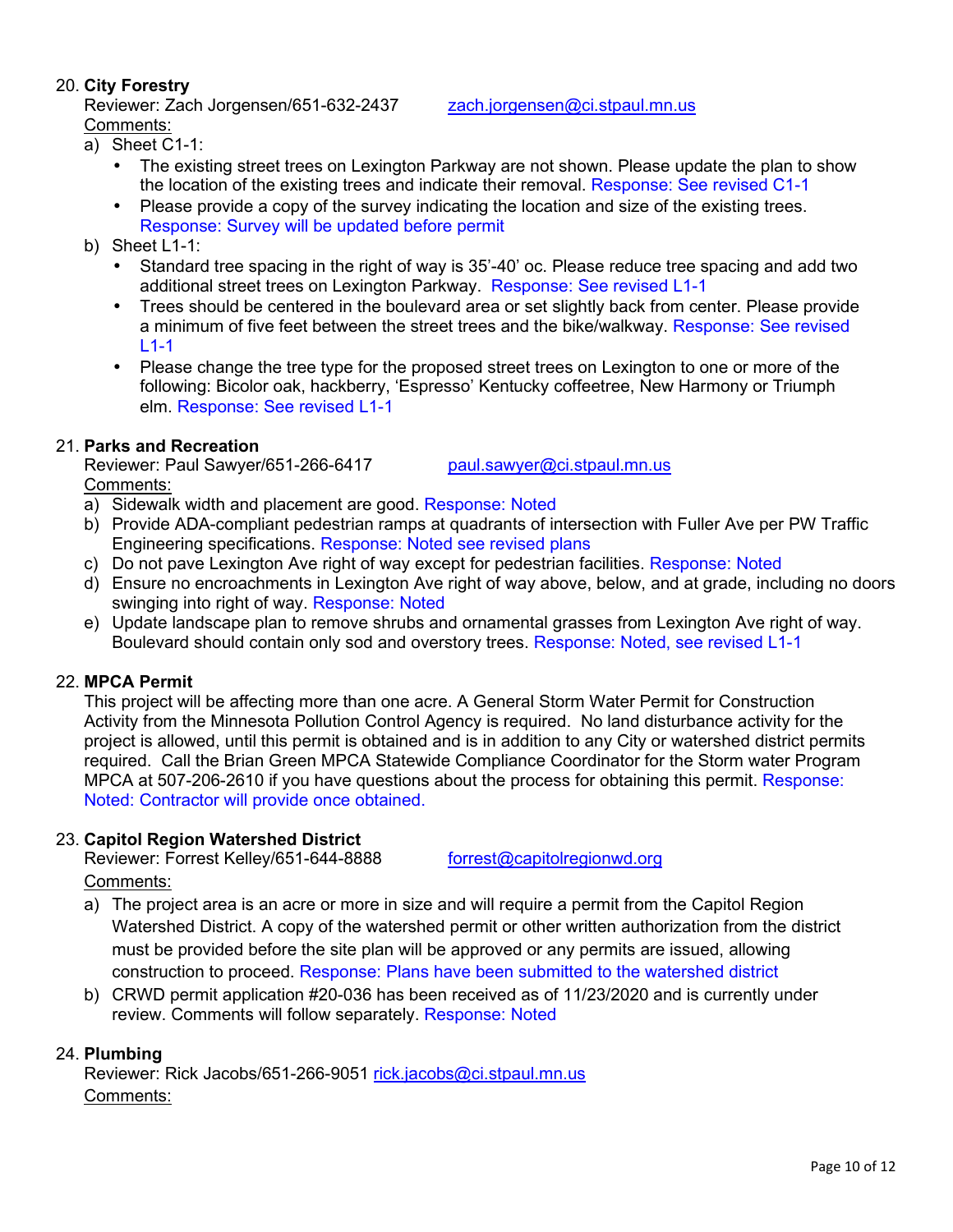- a) Contact Saint Paul Regional Water Services (SPRWS) for questions, permits, fees, inspections, specifications, plans, or information that may be required for the water service and/or the water meter. Response: Noted
- b) Sanitary and/or storm sewer service passing within 10 feet of the building are governed by the MN Plumbing Code. Specification for pipe material selection and notes for required air test of the piping, compliant with MN State Plumbing Code 4714 Section 1109.0, must be shown on the plan. This system must be reviewed and approved by Rick Jacobs, Senior Plumbing Inspector (651-266- 9051) to ensure that it meets Plumbing Code standards. Response: Note is already on plan C1-0 Utility Plan Notes #12
- c) Contact the City of Saint Paul Department of Public Works Sewer Division for questions, permits, fees, inspections, specifications, plans, or information that may be required for sewer and storm piping work performed outside the building, including retention systems located outside the building. Response: Note is already on plan C1-0 Utility Plan Notes #13
- d) Update the Site Plan with the following:
	- Show the location of the oil & flammable waste interceptor and all underground tanks. Response: Refer to Level P1 Plan
	- Indicate provisions to prevent piping from freezing. Response: Noted
	- Provide a roof plan showing the total square footage of all roof areas and the square footage each roof drain will serve including the 6<sup>th</sup> floor terrasse's and 2<sup>nd</sup> floor "courtyard" areas. Response:Noted. Refer to Roof Plan.
	- It is suggested a floor drain be installed in the "Bike Space" and "Dog Wash" areas. Response: Noted. Refer to Level 1 Plan.
	- All primary roof drains shall be connected to the storm sewer. MPC 4714.1101.1. Response: Note is already on plan C1-0 Utility Plan Notes #14
	- Secondary Roof Drainage shall drain to an approved place of disposal in the form of Secondary Roof Drains installed per MPC 4714.1101 & 1102, and Minnesota State Building Code 1503.4 1-5. Secondary roof drainage must discharge onto permeable soils and cannot drain onto the sidewalk. MPC 4714.1101.1. Both primary and secondary roof drainage systems must meet this requirement. Minnesota has specific requirements to address seasonal conditions of freeze and thaw when the discharge from roof drains could create unsafe, icy conditions on sidewalks. It is suggested that a proper point of discharge that can be approved by the Authority Having Jurisdiction for secondary roof drainage is in the form of secondary roof drains piped internally, down to within 18 inches of grade, through the outside wall, onto a splash block installed per MPC 1101.5.3, and laid over permeable soils of an adequate amount where saturation of the soil will not occur, and they will not cause a hazard or nuisance. Response: Note is already on plan C1-0 Utility Plan Notes #15

# 25. **Building Code Requirements**

Reviewer: James Williamette/651-266-9077 james.williamette@ci.stpaul.mn.us

Comments:

- a) Contact Jim Williamette to schedule a preliminary building plan review and energy code discussion prior to submitting a building permit application. Response: Noted
- b) This proposal will require a building permit to proceed. The building permit is issued only after all necessary city staff have approved and signed off on the proposed design. In addition to the building permit, separate permits are required for any plumbing, electrical and mechanical work, elevator installation and any fire sprinkler modifications. These permits must be obtained and the work performed by city licensed contractors in each of the respective trades. Response: Noted
- c) One PDF and two sets of complete construction documents stamped by public works must be submitted with the building permit application to the DSI Main Office/ Permit Desk. Response: **Noted** 
	- The construction documents shall include architectural, structural, mechanical, electrical and plumbing plans signed and stamped by design professionals registered in the State of Minnesota, The architect shall provide a complete code analysis and a color-coded exit plan showing all fire rated walls and shafts and include exit access and travel distances. The plans